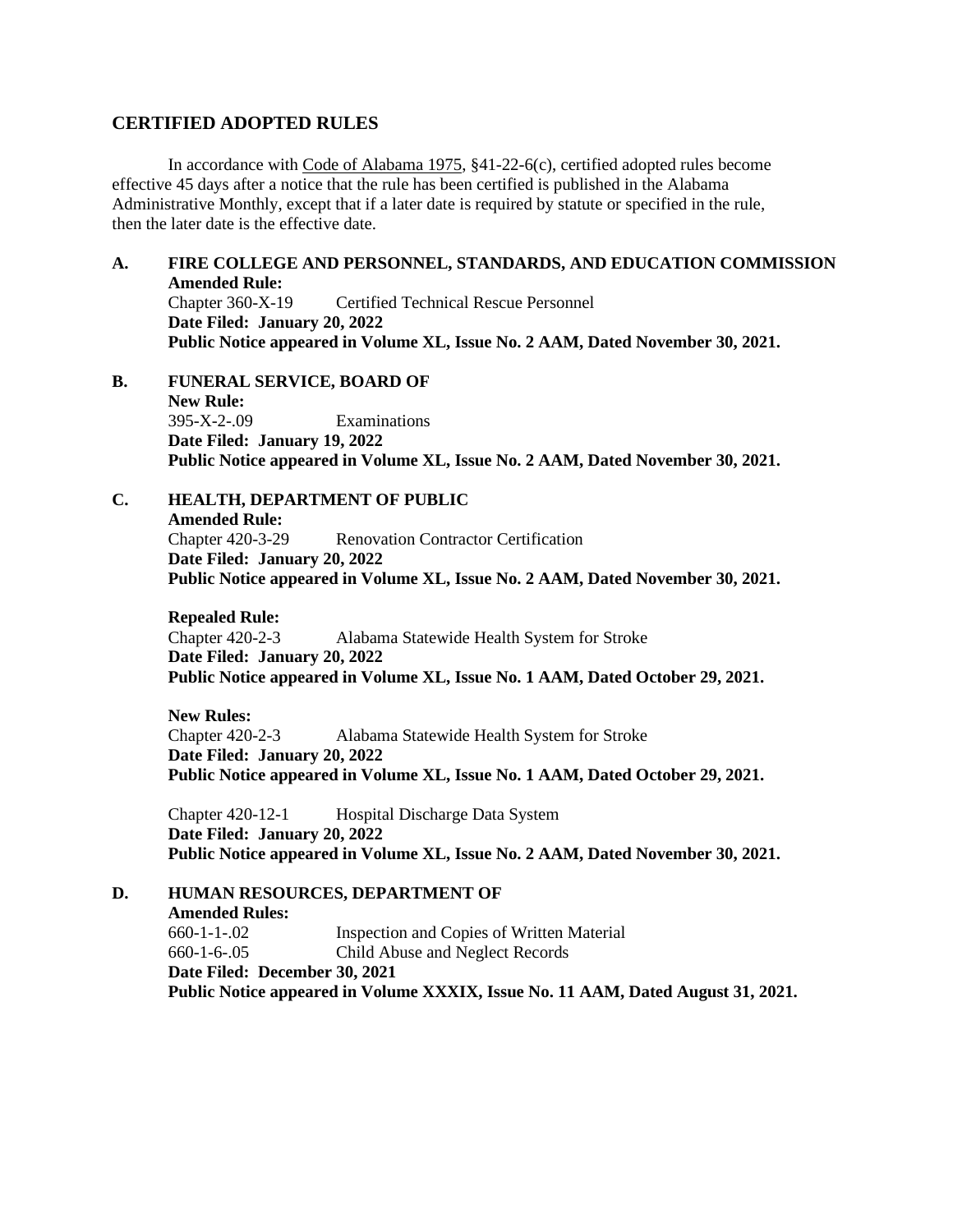## **E. JUSTICE INFORMATION COMMISSION**

#### **New Rules:**

| Chapter $265-X-6$ | License Plate Recognition Systems for Law Enforcement |
|-------------------|-------------------------------------------------------|
| Chapter $265-X-7$ | <b>Firearms Prohibited Person Database</b>            |
| Chapter $265-X-8$ | Uniform Crime Reports (UCR) National Incident Based   |
|                   | Reporting System (NIBRS)                              |
|                   |                                                       |

**Date Filed: January 19, 2022**

**Public Notice appeared in Volume XL, Issue No. 2 AAM, Dated November 30, 2021.**

# **F. LABOR, DEPARTMENT OF**

**New Rule:** Chapter 480-9-1 Vaccination Exemptions **Date Filed: January 5, 2022 Public Notice appeared in Volume XL, Issue No. 2 AAM, Dated November 30, 2021.**

## **G. MARRIAGE AND FAMILY THERAPY, BOARD OF EXAMINERS IN Amended Rule:**<br>536-X-8-.09 Technology-Assisted Training/Education Requirements of

Profession **Date Filed: January 19, 2022 Public Notice appeared in Volume XL, Issue No. 2 AAM, Dated November 30, 2021.**

**New Rule:** 536-X-10-.01 Application for Spouses of Active Duty Military Personnel **Date Filed: January 19, 2022 Public Notice appeared in Volume XL, Issue No. 2 AAM, Dated November 30, 2021.**

# **H. MEDICAL EXAMINERS, BOARD OF**

| <b>Amended Rules:</b>        |                                                                                |
|------------------------------|--------------------------------------------------------------------------------|
| 540-X-7-.04                  | Requirements for Issuance of a License to Practice as a                        |
|                              | Physician Assistant (P.A.)                                                     |
| 540-X-7-.50                  | Qualifications of the Supervising Anesthesiologist –                           |
|                              | Anesthesiologist Assistants (A.A.)                                             |
| 540-X-7-.57                  | Covering Anesthesiologist for Anesthesiologist Assistants (A.A.)               |
| Date Filed: January 20, 2022 |                                                                                |
|                              | Public Notice appeared in Volume XL, Issue No. 2 AAM, Dated November 30, 2021. |

## **I. NURSING, BOARD OF**

| Graduates of Foreign Nursing Schools                                           |  |  |
|--------------------------------------------------------------------------------|--|--|
| Annual Report of Employing Agencies                                            |  |  |
| Area of Critical Need                                                          |  |  |
| Definitions                                                                    |  |  |
| Qualifications of Applicants for Permit                                        |  |  |
| Standards and Scope of Practice                                                |  |  |
| Date Filed: January 17, 2022                                                   |  |  |
| Public Notice appeared in Volume XL, Issue No. 2 AAM, Dated November 30, 2021. |  |  |
|                                                                                |  |  |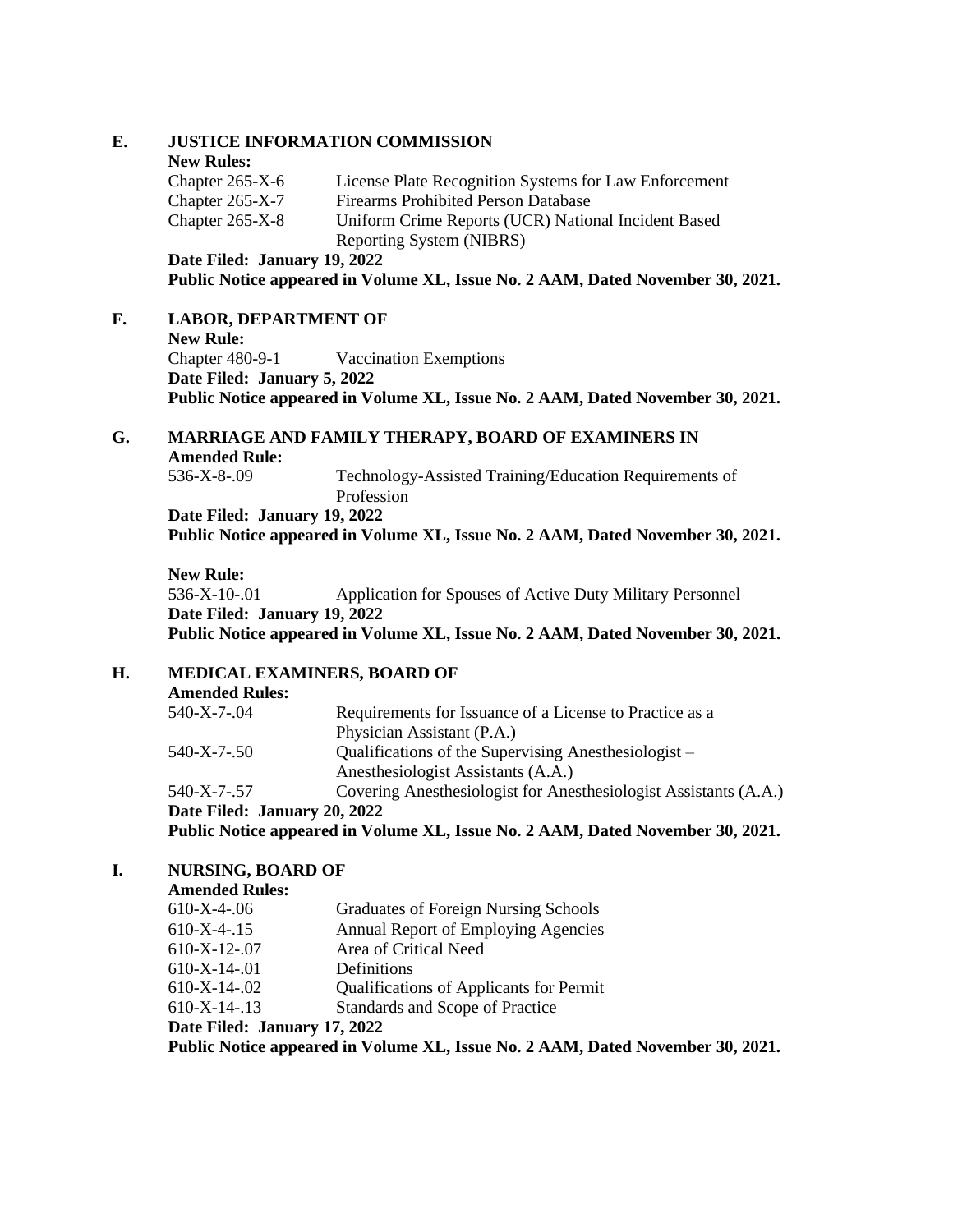**NURSING, BOARD OF (cont.) New Rule:** Chapter 610-X-15 Student Nurse Apprentices **Date Filed: January 17, 2022 Public Notice appeared in Volume XL, Issue No. 2 AAM, Dated November 30, 2021.**

#### **J. NURSING HOME ADMINISTRATORS, BOARD OF EXAMINERS OF Amended Rules:**

| Appendix A | Form 4 – Application for Renewal of NHA License             |
|------------|-------------------------------------------------------------|
| Appendix A | Form 7 – Application for Administrator-in-Training          |
| Appendix A | Form $10 - AIT$ Program Outline $- 1000$ Hour               |
| Appendix A | Form $11 - AIT$ Program Outline $-2000$ Hour                |
| Appendix A | Form 12 – Certification of Program Completion – 1000 Hour   |
|            | Program                                                     |
| Appendix A | Form $13$ – Certification of Program Completion – 2000 Hour |
|            | Program                                                     |
| Appendix A | Form $18 - AIT$ Program Outline $-200$ Hour                 |
| Appendix A | Form $19$ – Certification of Program Completion – 200 Hour  |
|            | Program                                                     |
| Appendix A | Form $20 - AIT$ Program Outline $-500$ Hour                 |
| Appendix A | Form $21$ – Certification of Program Completion – 500 Hour  |
|            | Program                                                     |

**Date Filed: January 14, 2022**

**Public Notice appeared in Volume XL, Issue No. 2 AAM, Dated November 30, 2021.**

## **K. REAL ESTATE COMMISSION**

**Amended Rule:** 790-X-2-.02 Applications for Examination and Licensure **Date Filed: January 20, 2022 Public Notice appeared in Volume XL, Issue No. 1 AAM, Dated October 29, 2021.**

**New Rule:** 790-X-3-.15 Broker Supervision **Date Filed: January 20, 2022 Public Notice appeared in Volume XL, Issue No. 2 AAM, Dated November 30, 2021.**

## **L. REVENUE, DEPARTMENT OF**

**Amended Rules:** 810-27-1-.09 Apportionment Formula **Date Filed: January 19, 2022 Public Notice appeared in Volume XXXIX, Issue No. 12 AAM, Dated September 30, 2021.**

810-5-75-.03 Issuance of a Certificate of Title for an Imported Vehicle **Date Filed: January 20, 2022 Public Notice appeared in Volume XL, Issue No. 1 AAM, Dated October 29, 2021.**

**Repealed Rules:** 810-5-1-.232 United States Armed Forces Retired Distinctive License Plates 810-5-1-.239 Registration of Vehicles Used Exclusively to Transport Raw **Cotton Date Filed: January 20, 2022**